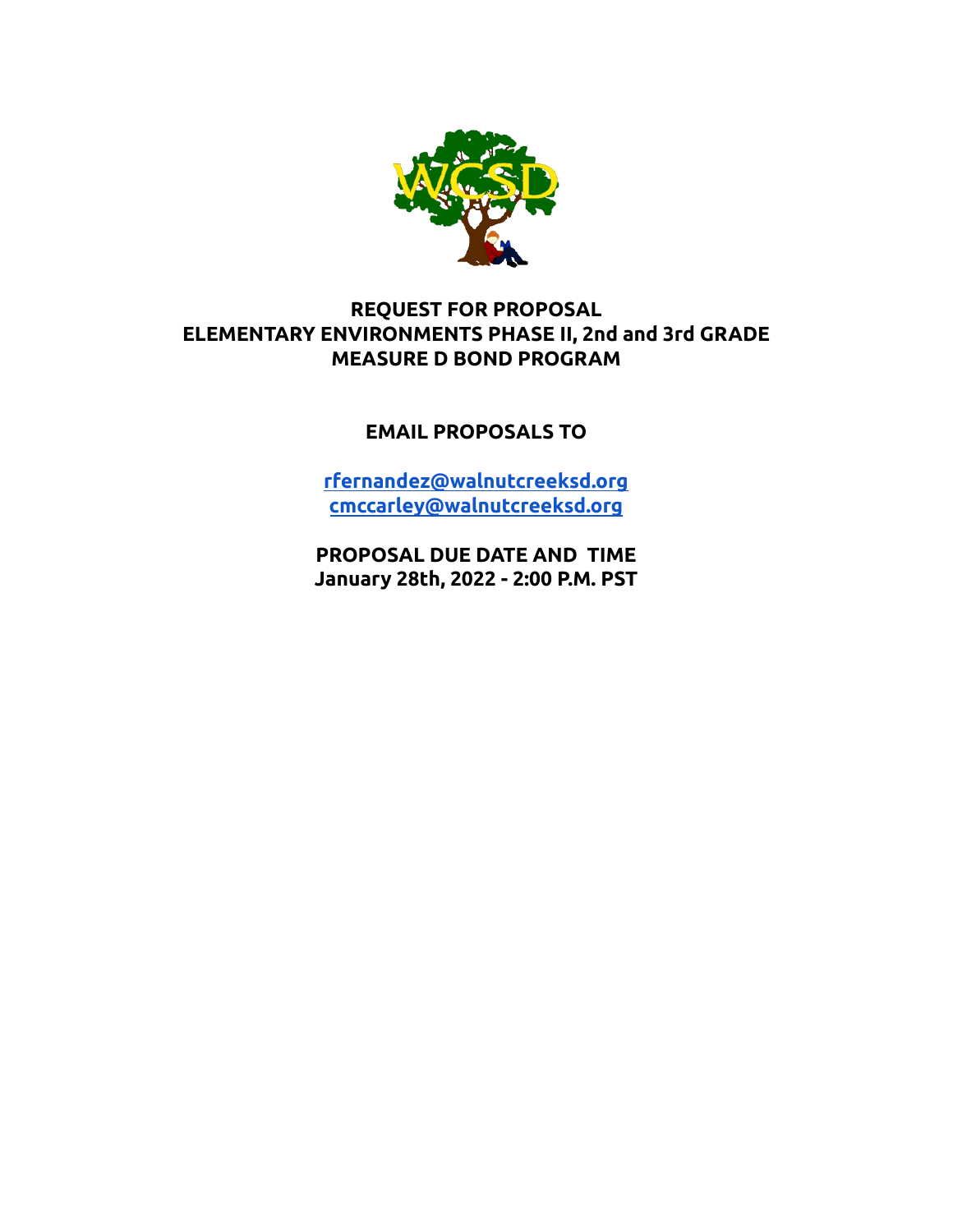# **Measure D Bond Program Request for Proposal Walnut Creek School District**

# **Classroom Flexible Furniture for Personalized Learning**

The Walnut Creek School District is soliciting Request for Proposals from responsible vendors to supply classroom furniture. The District hereby invites all interested vendors to submit a bid to furnish all labor, requested materials, and any other related items required for performance under the RFP. Bidder responses that do not comply with the format, forms and other criteria indicated, may be ruled non-responsive.

The District reserves the right to reject any and all bids. The District may award multiple vendors on the merit of best value for equipment and/or services. The award resolution will be submitted for approval to WCSD Board of Education at the public Board meeting on Monday, February 7, 2022.

| <b>Milestones</b>                                           | <b>Date</b>           |
|-------------------------------------------------------------|-----------------------|
| <b>RFP Issue Date</b>                                       | Jan 12, 2022          |
| RFP Document Posting (WCSD Website, Greystone West Website) | Jan 12, 2022          |
| <b>RFP Advertisement Run Date</b>                           | Jan 14, 2022          |
| RFP Due Date and Time (2:00 P.M.)                           | Jan 28, 2022          |
| <b>Board of Education Approval (Anticipated)</b>            | Feb. 7, 2022          |
| <b>Start Date (Anticipated)</b>                             | <b>June 1st, 2022</b> |

# **Inquiries and Contacts**

All inquiries/questions and communications in reference to this RFP are to be directed to:

> **[rfernandez@walnutcreeksd.org](mailto:rfernandez@walnutcreeksd.org) [cmccarley@walnutcreeksd.org](mailto:cmccarley@walnutcreeksd.org)**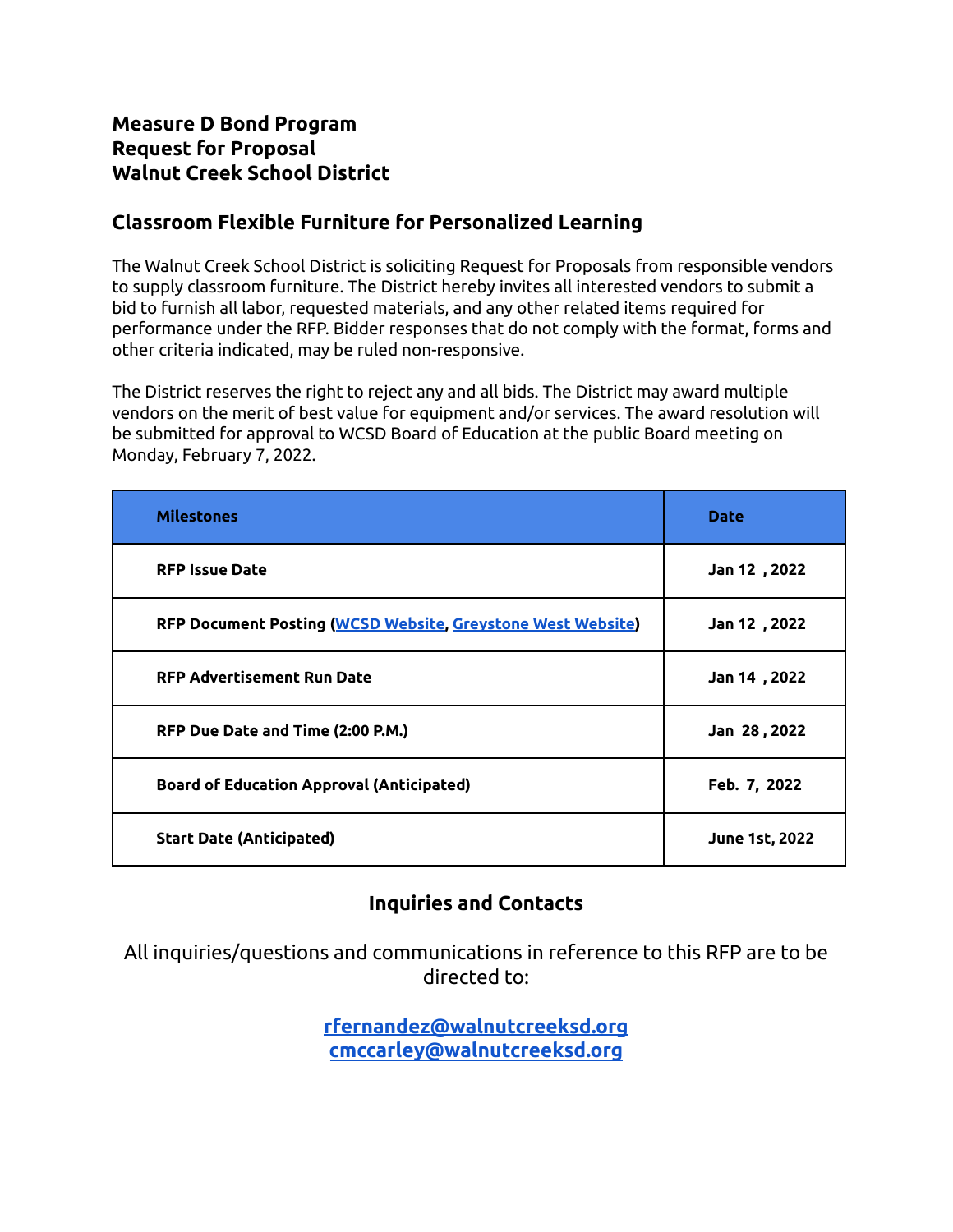- **● Competitive proposals for the specified material and/or service must be received by the Walnut Creek School District, Purchasing Department, on or before the due date and time specified herein.**
- **● As a requirement of this solicitation, Bidders are required to respond according to the instructions contained in the RFP. Bidders will respond utilizing the format, forms and other criteria indicated in the RFP.**
- **● Bidder responses that do not comply with the format, forms and other criteria indicated, will be rejected. The District reserves the right to refuse all proposals.**
- **● Proposals received after the due date and time will be rejected.**
- **● To preserve the integrity of this RFP, the Bidder is requested not to contact any individual, within the District, except those designated on the RFP, prior to the publication of the District's intent to award. Please note that inappropriate contacts by a prospective bidder may subject the bidder to disqualification from the contract award process.**
- **● The District reserves the right to refuse any and all bids, and to waive any irregularities or informalities in any bid or in the bidding.**
- **● The District reserves the right to amend this RFP as necessary.**
- **● The District reserves the right to negotiate all terms, conditions, scope of work, and costs before award of contract.**
- **● All materials submitted to the District in response to this RFP shall remain the property of the District.**
- **● The District shall not be responsible for the costs of preparing any proposal in response to the RFP.**
- **● The District may award multiple vendors on the merit of the best value for equipment and/or services. The intent of the award of the proposal will be posted on the District's website. The award resolution is scheduled to be submitted for approval to the WCSD Board of Education at the public Board meeting on Monday, February 7, 2022.**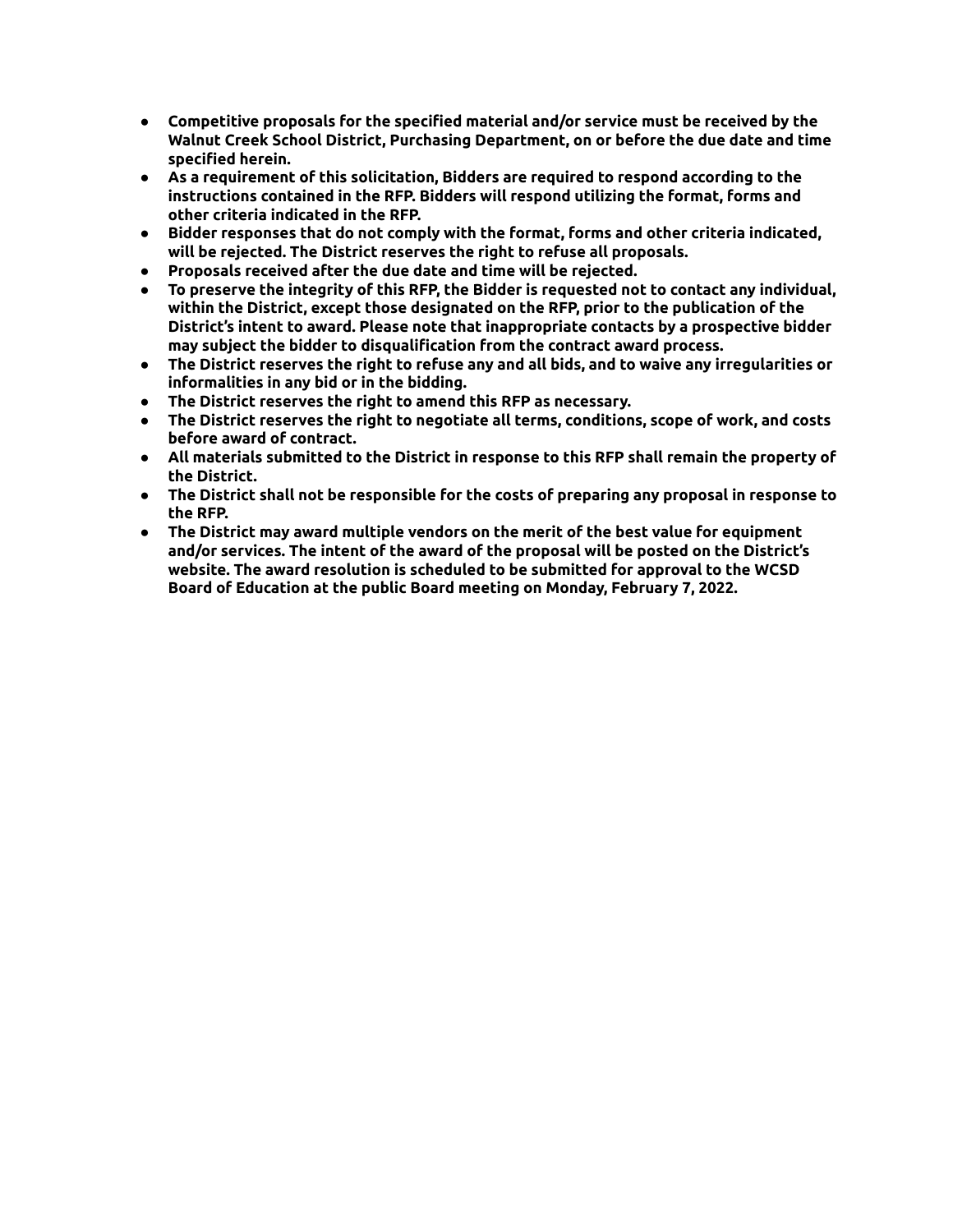

### **Background and Overview**

The Walnut Creek School District, founded in 1871, located in the San Francisco Bay Area, educates over 3,400 TK thru 8 students every year. As of the school year 2021-22, WCSD has six elementary, one K-8 school; and one middle school. The District employs 500 people. WCSD's mission is to inspire a community of learners empowered to positively engage with the world through discovery, innovation, creativity, leadership and character. Personalized learning provides student-centered learning opportunities that are scaffolded, student-paced, adaptive, engaging, and flexible so that all students meet rigorous academic standards and effectively communicate, create, and think critically as global citizens in preparation for college and career. Through personalized learning, students have agency, choice, and voice in their learning pathway.

### **Project Purpose and Expectations**

Phase II of WCSD Elementary Environments seeks to create learning environments for technology-enabled personalized learning environments that transform student learning across WCSD. We recognize that all design factors need to be taken into account, considering the physical environment as a key factor in this design process. The traditional classroom layout with single student desks of one height and configuration has instructional implications of teacher driven content with students as consumers of knowledge and information. In a traditional classroom setting, there are also minimal opportunities for student movement and choice.

As we strive to design learning environments that provide our students with opportunities for communication, collaboration, creativity and critical thinking while empowering them as agents and owners of our learning experience. Our goal is to design physical environments that support movement and innovative instructional models. Flexibility is key. In our perception, flexibility doesn't necessarily only refer to furniture that moves, but rather furniture that provides for a variety of postures and choices, including layering and ease of reconfiguration for classroom zones. For more information on WCSD Elementary Environments Goals and targeted function, [click](https://drive.google.com/file/d/1jWlgtCFG88u6CZbKh_hmzhYFJF4pxeLn/view?usp=sharing) [here.](https://drive.google.com/file/d/1jWlgtCFG88u6CZbKh_hmzhYFJF4pxeLn/view?usp=sharing)

The purpose of this Request for Proposal (RFP) is to select a qualified vendor on a competitive basis to furnish and install flexible furniture to support the implementation of modernized learning environments. This phase of Elementary Environments implementation will serve all second and third grade classrooms across 6 *WCSD elementary schools*. Each school site will receive flexible furniture for their second and third grade classrooms in the summer of 2022. Subsequent phases will include a rollout for other grade levels across the WCSD.

In compliance with this RFP and related specifications, the Bidder shall provide the labor, equipment, installation, integration, and implementation required to deliver the specific equipment and services for the District as defined below.

The anticipated contract term will be for a one-year term beginning June 1, 2022 and ending June 1, 2023 and may be extended for a period or periods of up to two (2) additional years by mutual agreement.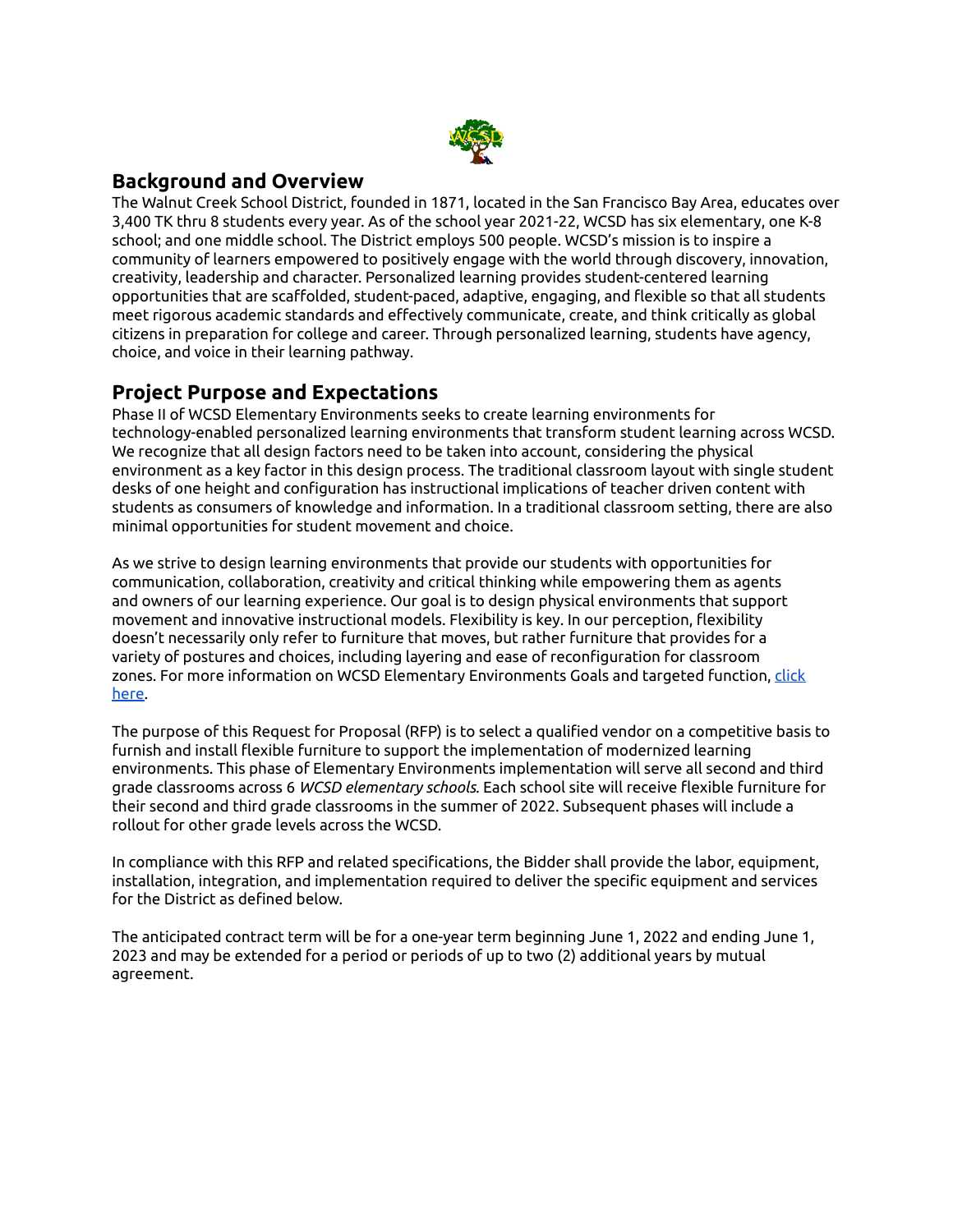# **Core Requirements**

#### **1. Classroom Models Proposal**

Models may be presented as a video demo, PowerPoint presentation, sample floor plan or other visual representation. Models will be evaluated based on content and not on the medium/format they are presented in.

#### **2. Cost Matrix**

- a. **WCSD Elementary Environments Phase II Core [Requirements](https://docs.google.com/spreadsheets/d/1GzZSQA8iZy6_yrwFohmjZlNSATWI0T_hJtRhUZnEk0g/copy#gid=2069885239) & Cost**
	- **[Matrix](https://docs.google.com/spreadsheets/d/1GzZSQA8iZy6_yrwFohmjZlNSATWI0T_hJtRhUZnEk0g/copy#gid=2069885239)**, Vendor must list the unit price of each product associated with the classroom models presented in requirement 2. In separate line items, the vendor must specify the installation and freight costs. The installation cost should include unpacking/unboxing, setting in place, assembly, installation, and removal of all packaging and debris. The freight cost should include all shipping & handling/freight, and inside delivery to location. Do not include sales tax in bid prices.

#### **3. Customer References**

a. The vendor must provide at least three references that are of school districts that they have partnered with on projects of similar scope. The vendor shall include customer organization name, customer contact information (email and phone number), contact's role in the organization, and a brief description of the project.

#### **Warehousing Requirements**

1. Vendors will need to warehouse all items until final delivery. WCSD does not have storage facilities and cannot accept items prior to final delivery.

#### **Delivery Requirements**

- 1. Delivery shall be performed by the vendor
- 2. To ensure there is no conflict with the delivery of items, the vendor shall coordinate the delivery date, delivery location, and installation schedule of items with WCSD Department of Facilities designated representative(s)
- 3. Items will be directly delivered to predetermined school sites
- 4. Delivery is expected to occur between **June 20th-June 24th.**

#### **Installation Requirements**

1. Items shall be considered received when they have been completely unpacked, assembled and installed in the designated classrooms.

2. Vendor shall be responsible for the removal of all crating and packing materials from WCSD premises.

#### **Miscellaneous Requirements**

1. WCSD reserves the right to purchase individual items rather than complete class models as some classrooms already have flexible furniture.